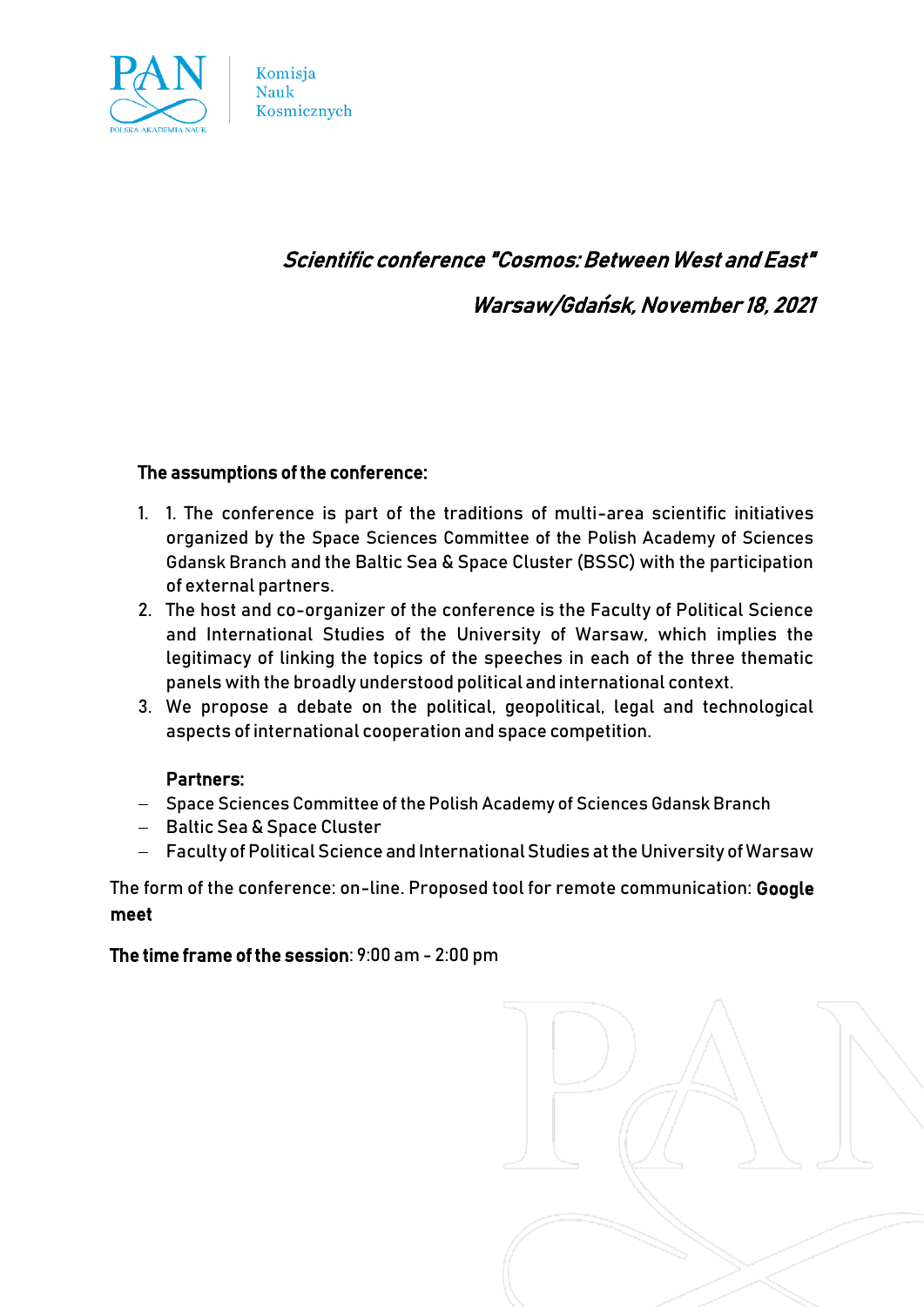

Preliminary conference program:

## 9:00 – 9:30 Opening Session

Speeches by the Authorities of 3 Partner Entities

#### 9:30 – 10:45 "Young Stars" Session

# Panel dedicated to the presentation of space research conducted by young researchers

- 1. Tymoteusz Kraski M.A. (University of Warsaw): Shaping political discourse and decision-making processes under the European International Cooperation in Space Exploration (EICISE).
- 2. Monika Poprawa M.A. (New Europe Institute): The New Space Order: The Geopolitical Dimension of the Exploration and Exploitation of the Outer Space.
- 3. Panelist proposed by the Space Sciences Committee & Baltic Sea & Space Cluster
- 4. Panelist proposed by the Space Sciences Committee & Baltic Sea & Space Cluster

10:30 – 10:45 – Discussion 10:45 – 11:00 – Coffee Break

## 11:00- 12:00/ 12:30 Experts Session, Chair Prof. Marek Grzybowski

Debate among 3-4 experts invited by BSSC - to discuss the contribution of selected countries in the world to the development of space technologies

11:45/12:15 – 12:00/12:30 – Discussion

12:00/12:30 – 12:30-12:45 - – Coffee Break

# 12:30/12:45 - Politics, law and tourism towards outer space. Chair amb. Tomasz Łukaszuk

- 1. Prof. dr hab. Zdzisław Brodecki: Drones new international actors
- 2. Dr hab. Prof. UMCS Irma Słomczyńska: The specificity of the space policy of the European Union
- 3. Dr hab. Prof. UJ Marek Czajkowski: US space policy achievements and prospects